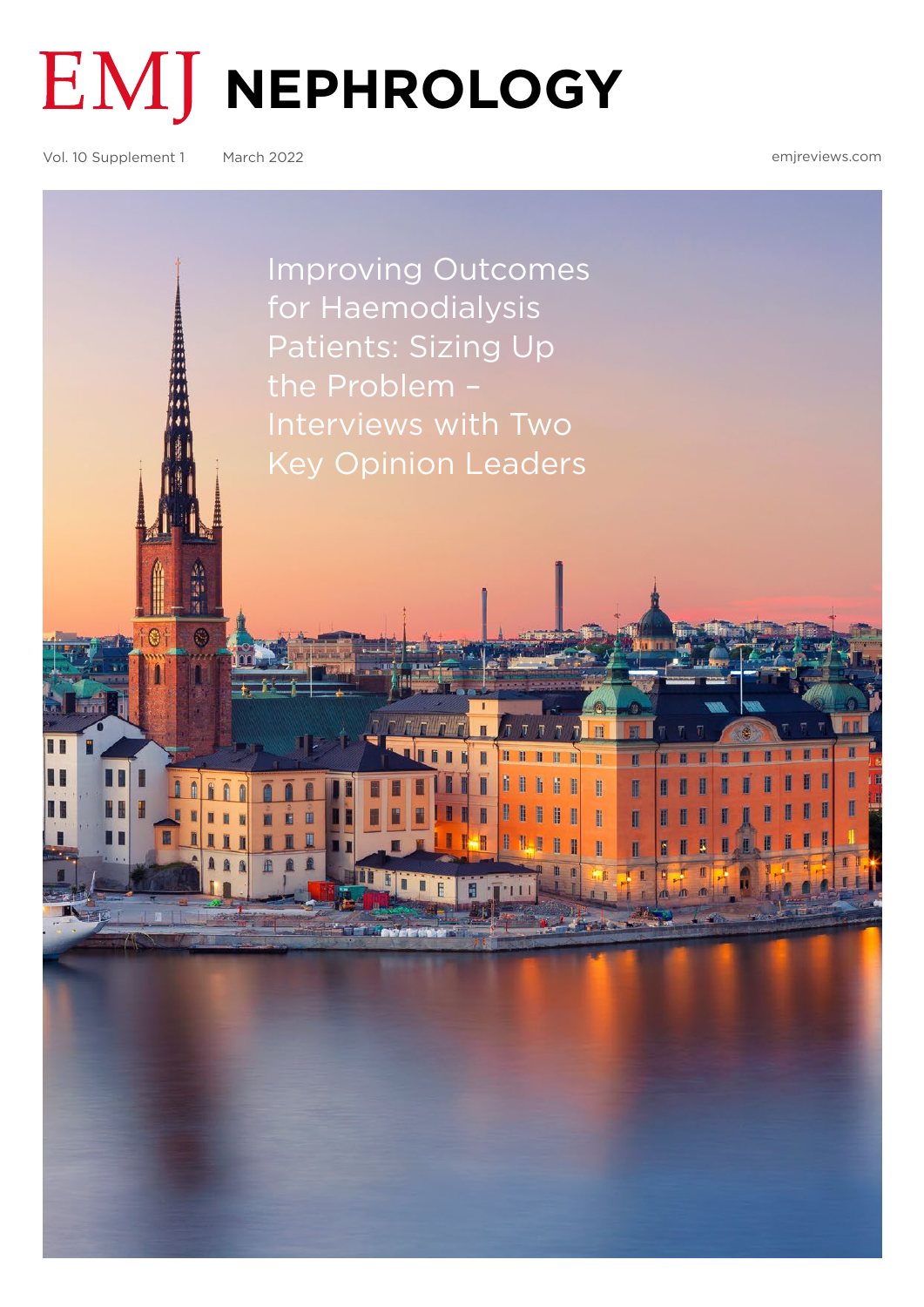# <span id="page-1-0"></span>Improving Outcomes for Haemodialysis Patients: Sizing Up the Problem – Interviews with Two Key Opinion Leaders

| Interviewees:     | Peter Stenvinkel, <sup>1</sup> Alexander R. Rosenkranz <sup>2</sup>                                                                                                                                                                                                   |
|-------------------|-----------------------------------------------------------------------------------------------------------------------------------------------------------------------------------------------------------------------------------------------------------------------|
|                   | 1. Department of Renal Medicine, Karolinska University Hospital, Karolinska Institutet,<br>Stockholm, Sweden<br>2. Division of Nephrology, Department of Internal Medicine, Medical University of<br>Graz, Austria                                                    |
| Disclosure:       | Stenvinkel has been or is on the scientific advisory boards of Reata Pharmaceuticals,<br>FMC, Vifor Pharma, Baxter, and AstraZeneca. Rosenkranz has received consulting<br>fees from Baxter, Vifor Pharma, Boehringer Ingelheim, AstraZeneca, and Astellas<br>Pharma. |
| Acknowledgements: | Medical writing assistance was provided by Juliet George, Chester, UK.                                                                                                                                                                                                |
| Disclaimer:       | The opinions expressed in this article belong solely to the two named interviewees.                                                                                                                                                                                   |
| Support:          | The publication of this interview feature was supported and reviewed by Baxter.                                                                                                                                                                                       |
| Citation:         | EMJ Nephrol. 2022;10[Suppl 1]:2-8.                                                                                                                                                                                                                                    |

# Summary

Despite recent developments in renal medicine, mortality rates remain high in patients receiving long-term haemodialysis (HD) due to cardiovascular events, infection, and inflammation. Large middle molecules (LMM) are not efficiently removed by standard HD treatment, and evidence suggests that they may have a role in driving cardiovascular damage and inflammatory processes. During interviews conducted by the EMJ in December 2021, two leading specialists in renal medicine and dialysis, Peter Stenvinkel and Alexander R. Rosenkranz, discussed how outcomes may be improved for patients receiving HD. They outlined the mortality risks associated with HD and explored the link between LMM accumulation and cardiovascular and inflammatory effects. Following this, the concept of medium cut-off (MCO) membranes to facilitate the removal of LMMs and so influence HD outcomes was introduced. The impact of the MCO innovation on cardiac and vascular function, the practicalities of HD delivery, and patient quality of life were explored. Taking all of these aspects into account, the experts concluded by considering the future implications of MCO membrane use for patients and families living alongside long-term HD.

# INTRODUCTION: MORTALITY RISKS IN **HAEMODIALYSIS**

The raised risk of cardiovascular damage, infection, and inflammation associated with long-term HD has a marked impact on patient mortality rates. Clinical experts Stenvinkel and Rosenkranz explained that not only is this a challenging situation, but it is one that has

seen little advancement over recent decades. According to Stenvinkel: "The mortality rate in this patient group [with long-term HD] is still very high, and in most countries is around 20% per year. Indeed, the mortality rate is as high as for metastatic cancer, such as colon cancer."

Rosenkranz reinforced this point: "Mortality is still high. I started my training in 1993, and nothing has changed. A paper from 2015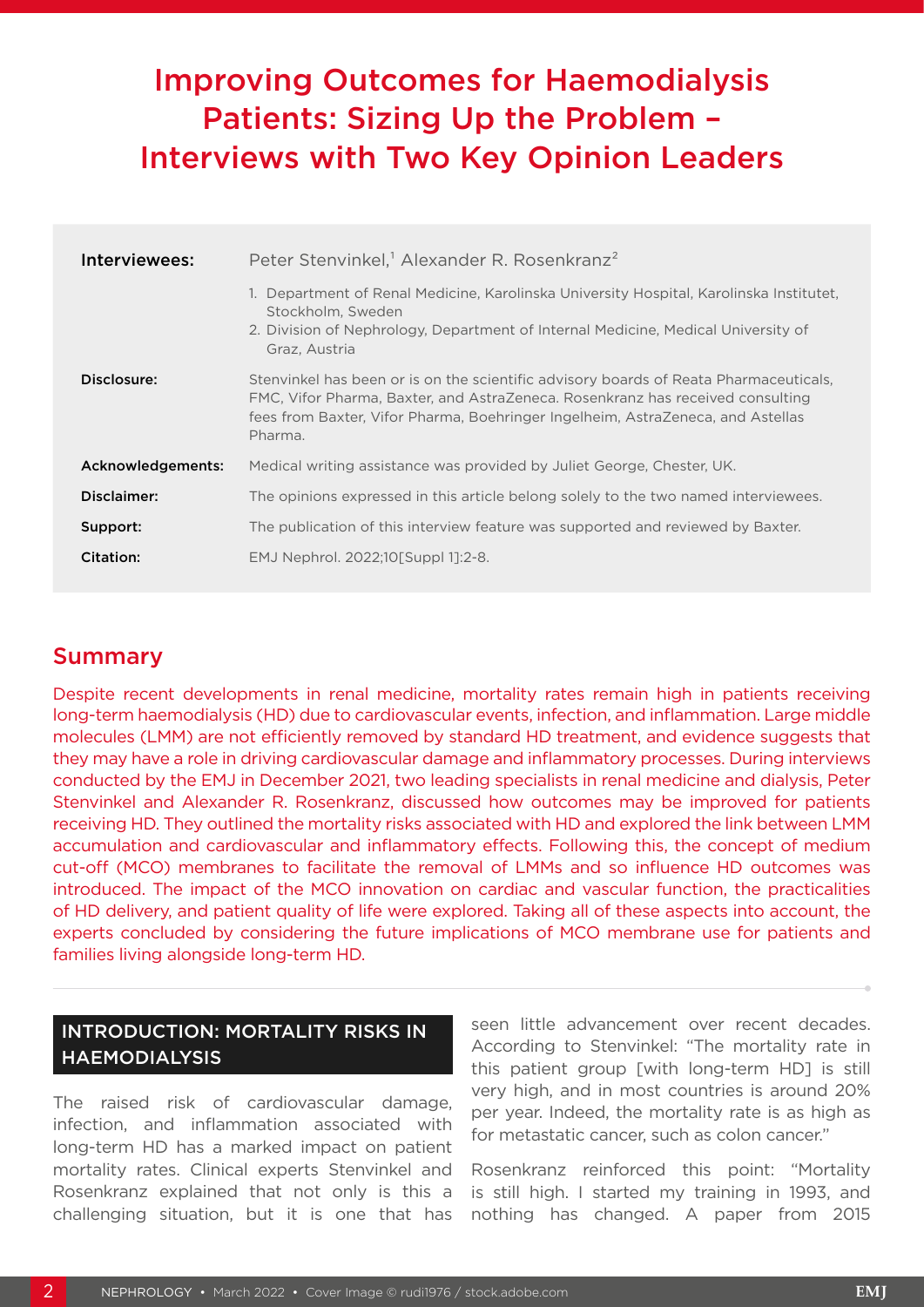based on the Austrian Dialysis and Transplant Registry (OEDTR), which includes more than 30,000 patients and has existed for over 50 years, compared the mortality risk for patients who started dialysis in 1997–8 with those who started in 2007-8.<sup>1</sup> While a reduction in mortality risk was seen for patients with diabetic kidney disease, there was no reduction in mortality for patients with non-diabetic kidney disease receiving dialysis."1

Concerning this observed lack of improvement in mortality rates, Stenvinkel noted: "Of course, there is a selection [bias] here, because patients who do not receive a transplant, usually the older and sicker patients, remain on dialysis."

Rosenkranz agreed: "The mean age of patients going into dialysis has increased,<sup>1</sup> so it's likely the morbidity of these patients is higher than 20 or 30 years ago." He also quoted a publication by Sarnak et al.<sup>2</sup> from 2003, which found that the difference in cardiovascular mortality rate between the general population and those with kidney disease receiving dialysis or transplant narrows with increasing age. The experts explained that cardiovascular damage is amongst the greatest risk factors for mortality in patients receiving dialysis.

# *"The high mortality rates in patients on dialysis are due to cardiovascular disease and infectious complications, and we know that persistent inflammation is a major risk factor that predicts poor outcome in these patients," said Stenvinkel.*

Rosenkranz clarified that current HD therapies are not able to reduce cardiovascular risk and mortality rates more effectively, as they cannot mimic the 24-hour toxin removal of the kidneys. Stenvinkel elaborated on this point, stating that conventional HD is really poor at clearing middle molecules; the uremic toxins with a molecular weight of ≥0.5 kDa, according to categories established by the European Uremic Toxin (EUTox) Work Group in 2003.3-5 He continued: "These are the molecules that may have an impact on morbidity, mortality, and, not least, quality of life. We know that there is an accumulation of uremic toxins in the uremic milieu [the collection of metabolic abnormalities in chronic kidney disease], and we know that these uremic toxins will affect virtually all organs in the body: the

cardiovascular system, the endocrine system, the immune system.

*This has haematologic, gastrointestinal, nephrologic, and other impacts, and to reduce mortality, you need to get rid of these uremic toxins. That is not currently possible with conventional dialysis therapies."*

### LARGE MIDDLE MOLECULES AND CARDIOVASCULAR RISK

As noted above, although standard HD treatment removes smaller solutes effectively, it is much less efficient at removing larger solutes, in particular LMMs  $(>25-58$  kDa),<sup>3</sup> and evidence is growing for the role of LMMs in driving the cardiovascular damage and inflammatory processes associated with long-term dialysis.

As background to this concept, Rosenkranz outlined the historical development of HD membranes leading to the current situation and proposals to better target LMMs. "First of all, it was thought you had to remove the small molecules and that would be enough, as it was the first time the patient was seen to survive," he said. "The next step was to go into more detail and look for markers like β-2 microglobulin (β2M), which was shown to be elevated in the dialysis population. The low-flux membranes couldn't remove β2M, and it was thought that if β2M was removed then patients would be better off. So, they used a high-flux membrane and haemodiafiltration (HDF); but, of the three large clinical trials (the Dutch CONTRAST study,<sup>6</sup> the Turkish OL-HDF study, $<sup>7</sup>$  and the Spanish</sup> ESHOL study<sup>8</sup>), only the Spanish study showed a difference in outcome between online-HDF and HD (>90% patients receiving HD treated with high-flux dialysers). In the CONTRAST and OL-HDF studies, a survival benefit was only seen if there was a high ultrafiltration rate and high convection volume in these patients.<sup>6,7</sup> So the [nephrology] community was not convinced by high-flux membranes with HDF, which removed middle molecules up to β2M  $(11.8 \text{ kDa})$ <sup>3</sup> but not the larger middle molecules up to average of 35 kDa or 45 kDa like the λ-free light chain," he concluded.

Given the lack of convincing benefit for the removal of only medium-to-large molecules,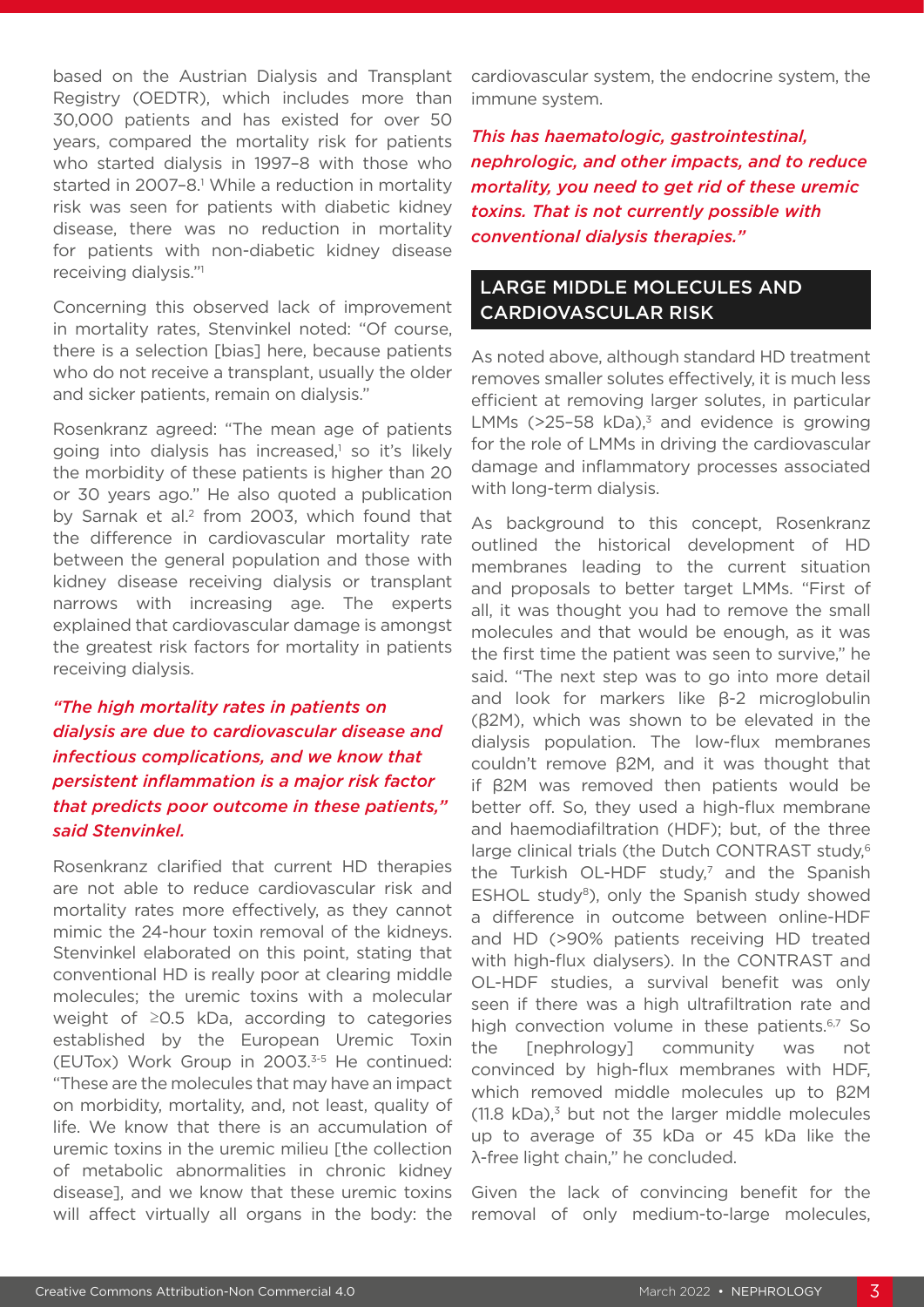the link between LMMs and cardiovascular risk was said to be key to future developments. Stenvinkel summarised this situation: "We know that many of these LMMs have a role in atherosclerotic processes, for example, the pro-inflammatory cytokines. And on top of this, they may have a role in structural cardiac disease and immunodeficiency, which is another problem in this patient group: they are prone to infectious complications."

While the risks are clearly high, Rosenkranz added that it was important to know that not all patients receiving dialysis experience the same cardiovascular risks. "You have to distinguish between a person who is on dialysis because of diabetes and hypertension (20–30 years of disease with vascular damage which leads to end-stage renal disease), and a person with autoimmune or genetic disease, who loses kidney function in a short period of time and doesn't have so many cardiovascular complications," he said.

### Malnutrition, Inflammation, and Atherosclerosis

Considering those patients who are at the highest risk of mortality, Stenvinkel described a wasting syndrome that is closely related both to inflammation and atherosclerotic cardiovascular disease, and that is seen in some patients receiving dialysis. He continued to describe the connection between LMMs and the particularly high mortality risk seen in these patients. "There is a strong association between malnutrition, inflammation, and atherosclerosis in patients receiving dialysis.9 LMMs also have a role in protein energy wasting (PEW), and this may be a syndrome reflecting accumulation of LMMs that are not cleared sufficiently by conventional HD. I would think this is why there is greater risk of mortality in these patients," said Stenvinkel.

However, Rosenkranz shared a different opinion concerning this proposed clinical phenotype. "I am unhappy about linking atherosclerosis and inflammation in a dialysis population, because this link has been mostly shown in patients with normal kidney function and in experimental models where you don't have the uremic milieu. The cardiovascular death of a patient in the dialysis population is completely different from the cardiovascular death of a

patient with normal renal function. They are not dying because of myocardial infarction, they're dying because of sudden cardiac death,<sup>10,11</sup> which is probably something to do with the small vessels, or even electrolyte disturbances. So, the pathophysiology is probably different. I think that inflammation is playing a role, and when there is chronic inflammation, such as during chronic viral infection, there is loss of weight, etc., but it's very hard to follow that in a uremic milieu," he commented.

#### THE ROLE OF MEDIUM CUT-OFF **MEMBRANES**

In response to greater knowledge of LMM accumulation and the link with mortality risks, a new class of HD membranes known as MCO membranes has been developed. The pore size of MCOs is designed to remove LMMs effectively, and evidence is building for their benefits in reducing cardiac risk, as well as improving patient-reported outcomes. Stenvinkel explained further: "MCOs have been termed under the expanded HD concept: renal replacement therapy that expands blood purification to larger uremic toxins that are not effectively removed by current dialysis therapies (low-flux especially, but also high-flux).

# *This is enabled by an innovative artificial kidney membrane (MCO), with increased permeability and selectivity. This results in enhanced internal filtration, but without the need for replacement fluids as required by HDF."*

Alongside the enhanced filtration, avoidance of the complication of fluid replacement was described as a clear advantage of the MCO membranes.

Despite these obvious benefits, the experts agreed that gaining evidence from largescale clinical studies to support the value of MCO membranes is challenging. "There is an association between the level of free light chains and mortality in the chronic kidney disease and dialysis population. So, we could say that if we remove the free light chains, that's likely to be good," said Rosenkranz. However, he cautioned that nephrologists have argued in this way in other areas of nephrology for many years, but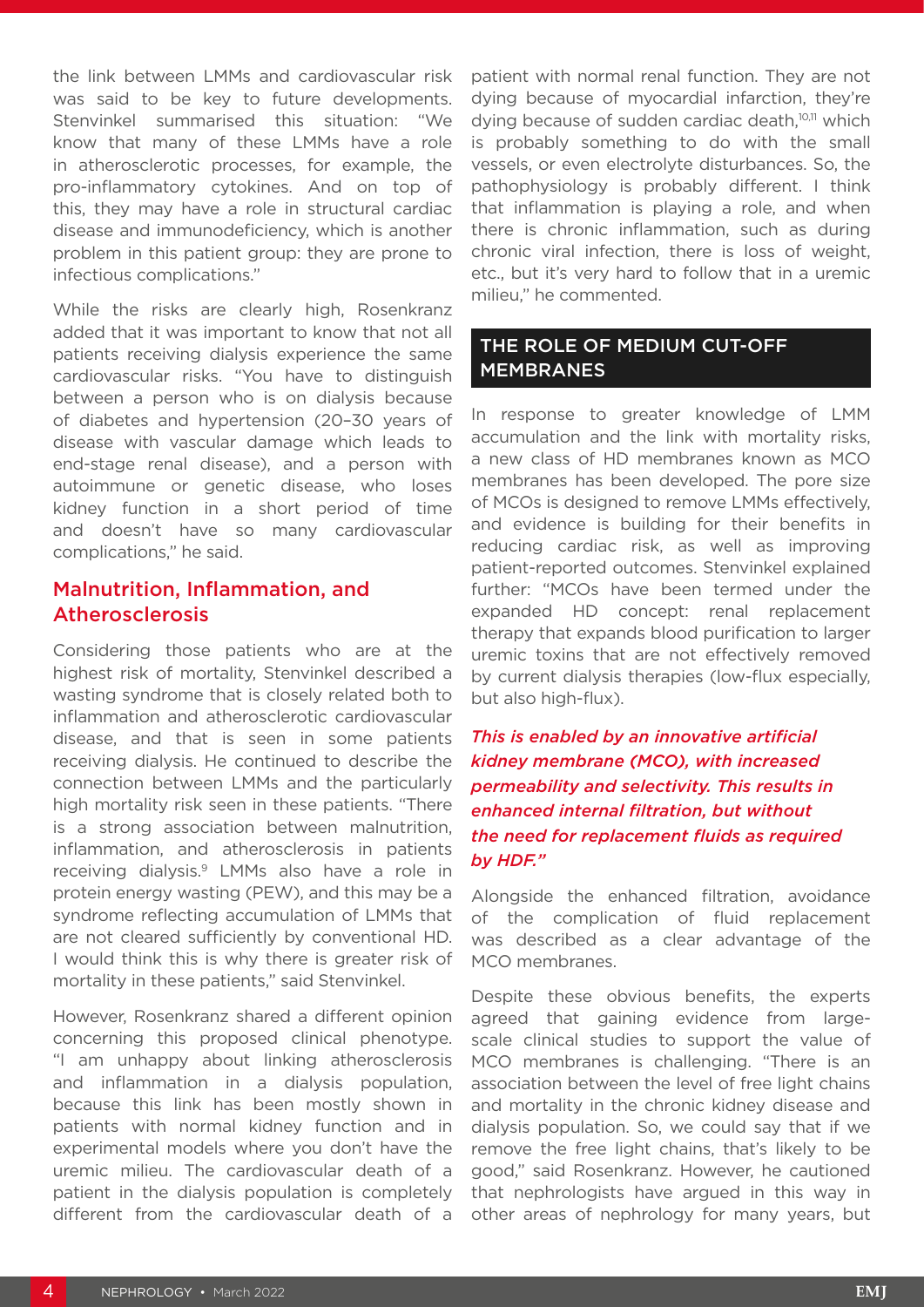such outcomes have never been demonstrated in large-scale experimental settings. For example, it was noted that the LMM fibroblast growth factor 23 (FGF23) is connected to hypertrophy and cardiac structure, and that 24 weeks of dialysis with an MCO membrane produced a sustained reduction in FGF23 in an exploratory analysis of the REMOVAL-HD study.12 However, the longterm outcomes of the removal of FGF23 have not yet been proven in a randomised controlled trial. Rosenkranz continued to give other examples: "A membrane permeability outcome study, which compared the high-flux membrane with the low-flux membrane, $13$  didn't find the much better outcome with a high-flux membrane that everyone was expecting with the removal of β2M. There are reports of small numbers of patients showing better outcomes related to the removal of complement D or λ-free light chains, even better than with  $HDF<sub>14</sub>$  but there is no real clinical endpoint, only the experience of less pruritis or restless legs syndrome, etc. There are no data showing improvement in cardiovascular outcome with MCO membranes because it is very hard to perform this type of study in different dialysis units, as well as regions, as every patient is different (the elderly are very sick before they start dialysis, and there are also incident patients), so you would need 8,000 or 10,000 patients on dialysis in order to enrol 4,000 patients on dialysis who would be appropriate to study. If you only believe in randomised controlled trials, then you would say, 'Why should I use this MCO membrane?' However, there is no trial out there showing convincingly that a low-flux membrane performs better than a high-flux membrane in terms of outcome, and that's the same for a high-flux membrane compared to an MCO membrane from my point of view. There's no evidence that you are worse off with an MCO membrane, and at least you take out something that you can't remove with the other methods," concluded Rosenkranz.

Stenvinkel discussed the matter of study evidence further: "If you have a therapy that reduces circulating levels of LMMs, it should be decreasing the inflammatory component that drives immunodeficiency, atherosclerosis, and PEW. At the moment, we have observational study evidence that MCO membranes clear the LMMs that cause inflammation and PEW,15 which shows a relationship with a decrease in

inflammatory markers. We don't have any hard outcomes yet, and it would be extremely hard to conduct a study looking at mortality rates. However, maybe even more important than hard outcome studies would be to perform studies to show an impact on quality of life, which is usually poor in patients on HD. It's here the data suggest that MCO membranes may have real potential. What is most impressive from my view are recent data presented showing how MCO membranes could deal with very severe pruritus.<sup>16</sup> I think there will be much more hard evidence to come, but data so far indicate that it will be possible for MCO membranes to make quality of life much better in this population."

#### Albumin Loss

While MCO membranes remove the LMMs linked to raised mortality risks in HD, naturally the dialysis process also leads to a small loss of other unrelated LMMs, such as albumin. However, the experts did not believe this loss was of clinical significance. "There is a small albumin loss in the range of 2–4 g per session, and it's the same magnitude as you will find in urine in patients with macroalbuminuric Type 1 diabetes. So, it is a minor loss that I believe is of very little clinical relevance," stated Stenvinkel. "As nephrologists, we are used to dealing with patients on peritoneal dialysis who have quite considerable losses of albumin in peritoneal fluid, losses of greater magnitude than you will observe with MCO membranes. For me, these minor losses [with MCO membranes] are not an immediate concern," he concluded.

Rosenkranz shared this view:

*"The albumin loss is less than in patients on empirical peritoneal dialysis, and I think that's probably the most important argument for an MCO membrane: that the outcome of the albumin loss is not an issue, because in empirical peritoneal dialysis, it is not an issue."*

It was also explained that any discussion around albumin loss needs to be balanced by understanding of the complexity of albumin metabolism in patients receiving HD, and the many influencing factors. This is something that Stenvinkel has studied in detail in relation to patients receiving peritoneal dialysis and haemodialysis. "In our hands, there is no doubt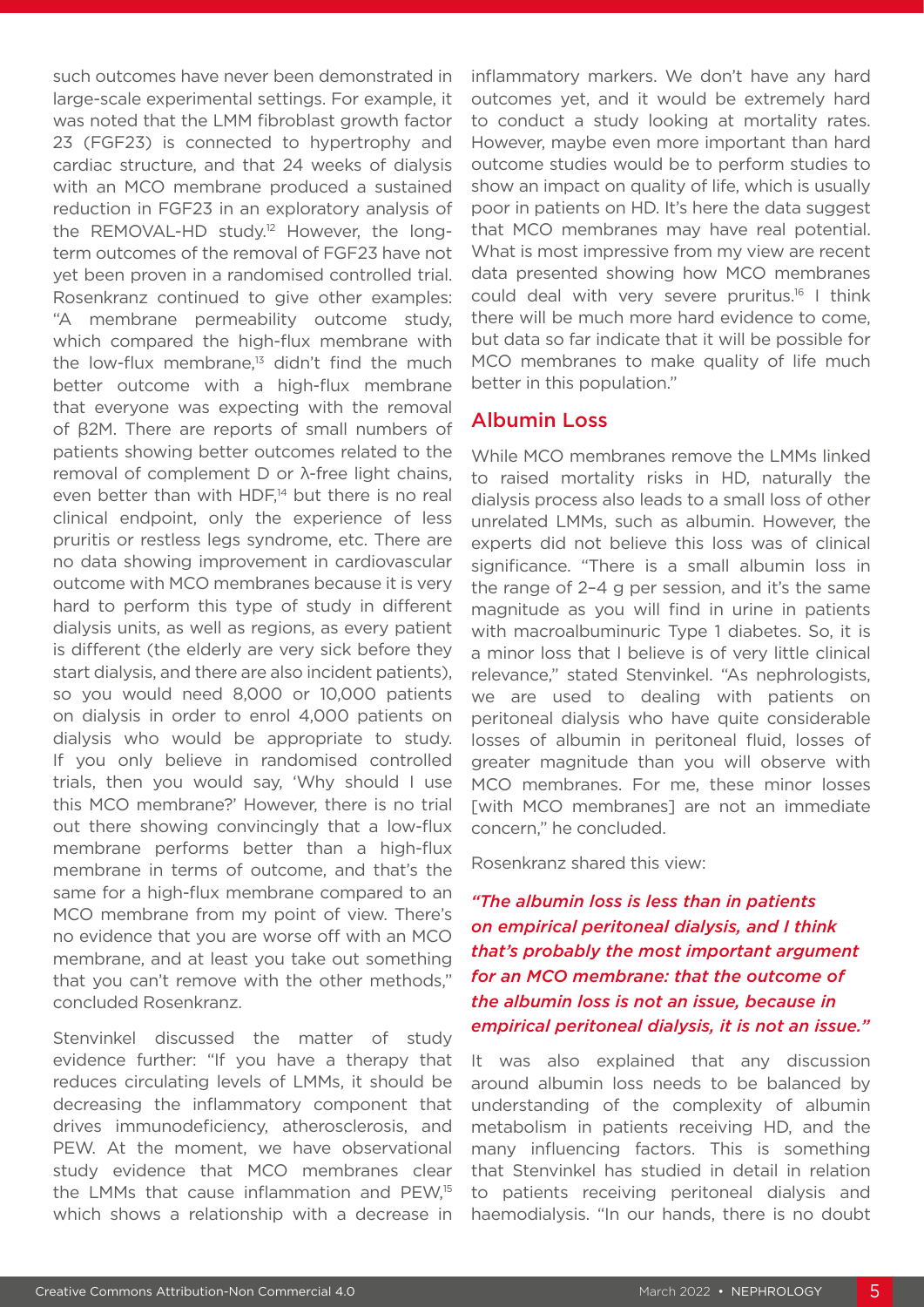that persistent inflammation is the major cause of hypoalbuminaemia. We also have loss of albumin in the urine in patients receiving HD who have residual renal function, and other factors, such as gender, may have an impact. Generally, it has been stated that albumin is a marker of nutritional status but, in our studies, we find that albumin is a very poor marker for nutritional status. It's merely an inflammatory marker," he said.

# LOOKING TO THE FUTURE

The experts were optimistic over the improvements that could be offered by MCO membranes in the future and described those patients they felt would benefit most. Rosenkranz remarked: "Over the past year, small things have improved and the MCO membrane is one of the next steps. It's the best membrane we have at the moment because of the uniform pore size in a range where you're not losing too much albumin. It's the best balance. It's more expensive, but you're going to reach your goal in a better way."

Adding his view, Stenvinkel said: "The patients I would treat with MCO membranes in the first instance are those who have persistent inflammation and may be at risk of, or even have, the malnutrition, inflammation, and atherosclerosis syndrome. But, of course, this is something that will be established over time during dialysis, so, in order to prevent the occurrence of the syndrome, maybe MCO membranes should be employed more widely."

Rosenkranz suggested that MCO membranes could be useful to treat patients instead of HDF, and returned to quote the findings of the Spanish ESHOL study, in which a reduction in all-cause mortality with HDF was seen with high convection volumes.8 He noted that a high convection volume can be difficult to achieve in clinical practice, and this is where MCO membranes may also play a role, for example, in patients who are unable to reach a high convection volume due to use of a central venous catheter (CVC), and thus experience reduced efficacy with HDF. In particular, he felt that MCO membranes would display a great advantage where there is a blood flow rate <300 mL/min, as a blood flow rate of >300 mL/min is often not reached by a CVC. MCO membrane dialysis

was also said to offer improvements over HDF in terms of practicalities, by simplifying therapy and saving resources. Rosenkranz explained: "We all need 'green' [ecologically sound] dialysers so that you are not wasting resources, and this includes water; you use much less water than with HDF, for example. So, this form of dialysis with MCO membranes is greener than other forms of dialysis. It looks like a very safe way to remove LMMs without any additional machinery or any resources. Also, from a nurse's point of view, it is easier to do regular dialysis than HDF."

Stenvinkel agreed: "HDF is a more complicated therapy because of the large volumes that need to be replaced, and here MCO membranes represent a major advantage."

Adding to these notable clinical gains, Stenvinkel re-emphasised that MCO membranes are likely to produce a marked impact on patients' daily lives. "I think the most important potential benefit of MCO membranes may be the quality-of-life issues, because this is what concerns patients most," he said. "Patients are concerned with restless legs, nausea, cramps, fatigue, sexual dysfunction, pruritus, and prolonged recovery time after dialysis sessions, all of which have a major impact on not only themselves, but the whole family." Stenvinkel was also keen to highlight the potential effects of MCO membranes on vascular function in patients receiving dialysis. "There is a lot of scientific evidence showing that vascular function is a major problem in the dialysis patient population and we have an opportunity to lower this risk with MCO membranes. I see great possibility for MCOs to improve vascular function in response to dialysis, and I think this will be an area of interest for further research," he concluded.

#### SUMMARY

Across the discussion, Stenvinkel and Rosenkranz highlighted the high rates of mortality experienced by patients receiving long-term HD, and the long-awaited need for change. The advent of a novel approach in the form of the MCO membrane was viewed as a welcome development to enable the removal of LMMs associated with cardiovascular and inflammatory effects. The MCO membrane is seen as providing a clear advantage over conventional membranes,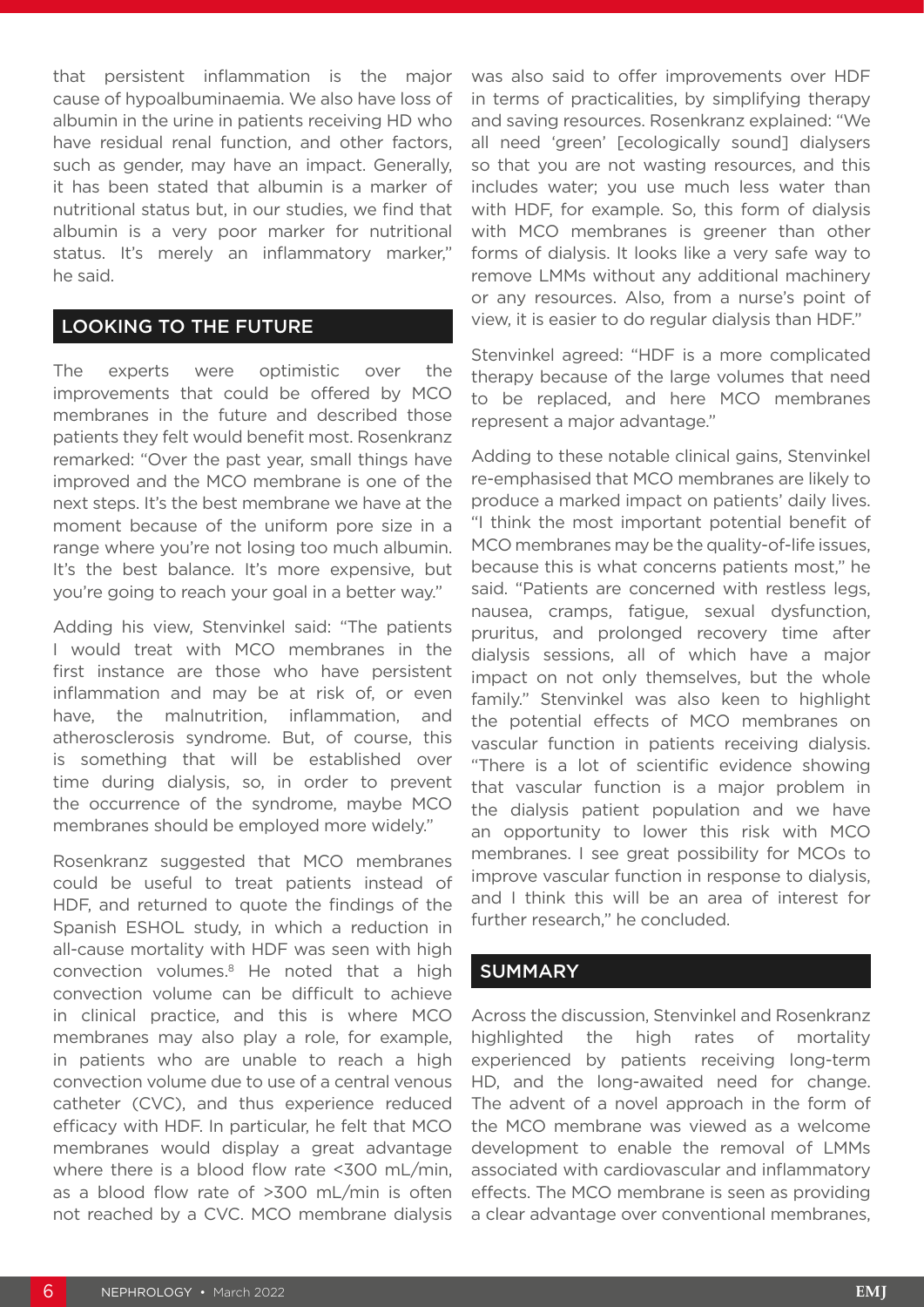bringing immediate benefits to patients at the greatest risk of mortality. In addition, it was proposed that dialysis with MCOs is likely to be a safer, more effective, and simpler option for some patient groups currently receiving high-flux HDF (such as those with CVCs), or for those who are not suitable for HDF. While the

experts acknowledged that large-scale study evidence in the HD field is scarce, they believed MCO membranes to be a marked advancement, which would impact on mortality rates and notably improve everyday life for those living with long-term HD therapy.

# **Biographies**

#### Peter Stenvinkel

#### Karolinska Institutet, Stockholm, Sweden

Peter Stenvinkel serves as a full Professor and Senior Lecturer at the Department of Renal Medicine, Karolinska University Hospital, Karolinska Institutet, Stockholm, Sweden. He has published over 600 original publications and reviews, and more than 30 book chapters on various aspects of inflammation, wasting, and metabolism in patients with chronic kidney disease. His Hirsch index is 90 according to PubMed and 117 according to Google Scholar. He has given more than 400 invited lectures at various international meetings and congresses in about 30 different countries.

#### Alexander R. Rosenkranz

#### Medical University of Graz, Austria

Alexander R. Rosenkranz is Professor of Nephrology, Head of the Clinical Division of Nephrology, and Head of the Department of Internal Medicine at the Medical University of Graz, Austria. From 2001 to 2011, he headed the Laboratory of Experimental Nephrology and published in the field of experimental acute kidney injury and glomerulonephritis. Lately, he has been involved in the research of vascular calcification and diabetes. He is reviewer for several journals in the field of nephrology. In addition, he is the current President of the Austrian Society of Transplantation and the Austrian Society of Internal Medicine, and a Council member of the European Renal Association (ERA).

#### References

- 1. Prischl FC et al.; Austrian Dialysis and Transplant Registry. Diabetes-related end-stage renal disease in Austria 1965-2013. Nephrol Dial Transplant. 2015;30(11):1920-7.
- 2. Sarnak MJ et al. Kidney disease as a risk factor for development of cardiovascular disease: a statement from the American Heart Association Councils on Kidney in Cardiovascular Disease, High Blood Pressure Research, Clinical Cardiology, and Epidemiology and Prevention. Circulation. 2003;108(17):2154-69.
- 3. Rosner MH et al. Classification of uremic toxins and their role in kidney failure. Clin J Am Soc Nephrol. 2021;16(12):1918–28.
- 4. Ronco C et al. Expanded haemodialysis: from operational mechanism to clinical results. Nephrol Dial Transplant. 2018;33(Suppl 3):iii41–7.
- 5. Vanholder R et al.; European Uremic Toxin Work Group (EUTox). Review on uremic toxins: classification, concentration, and interindividual variability. Kidney Int. 2003;63(5):1934–43.
- 6. Penne EL et al.; the CONTRAST study group. Effect of increased convective clearance by on-line hemodiafiltration on all cause and cardiovascular mortality in chronic hemodialysis patients - the Dutch CONvective TRAnsport STudy (CONTRAST): rationale and design of a randomised

controlled trial [ISRCTN38365125]. Curr Control Trials Cardiovasc Med. 2005;6(1):8.

- 7. Ok E et al.; Turkish Online Haemodiafiltration Study. Mortality and cardiovascular events in online haemodiafiltration (OL-HDF) compared with high-flux dialysis: results from the Turkish OL-HDF Study. Nephrol Dial Transplant. 2013;28(1):192-202.
- 8. Maduell F et al.; ESHOL Study Group. High-efficiency postdilution online hemodiafiltration reduces all-cause mortality in hemodialysis patients. J Am Soc Nephrol. 2013;24(3):487-97.
- 9. Stenvinkel P et al. Strong association between malnutrition, inflammation,